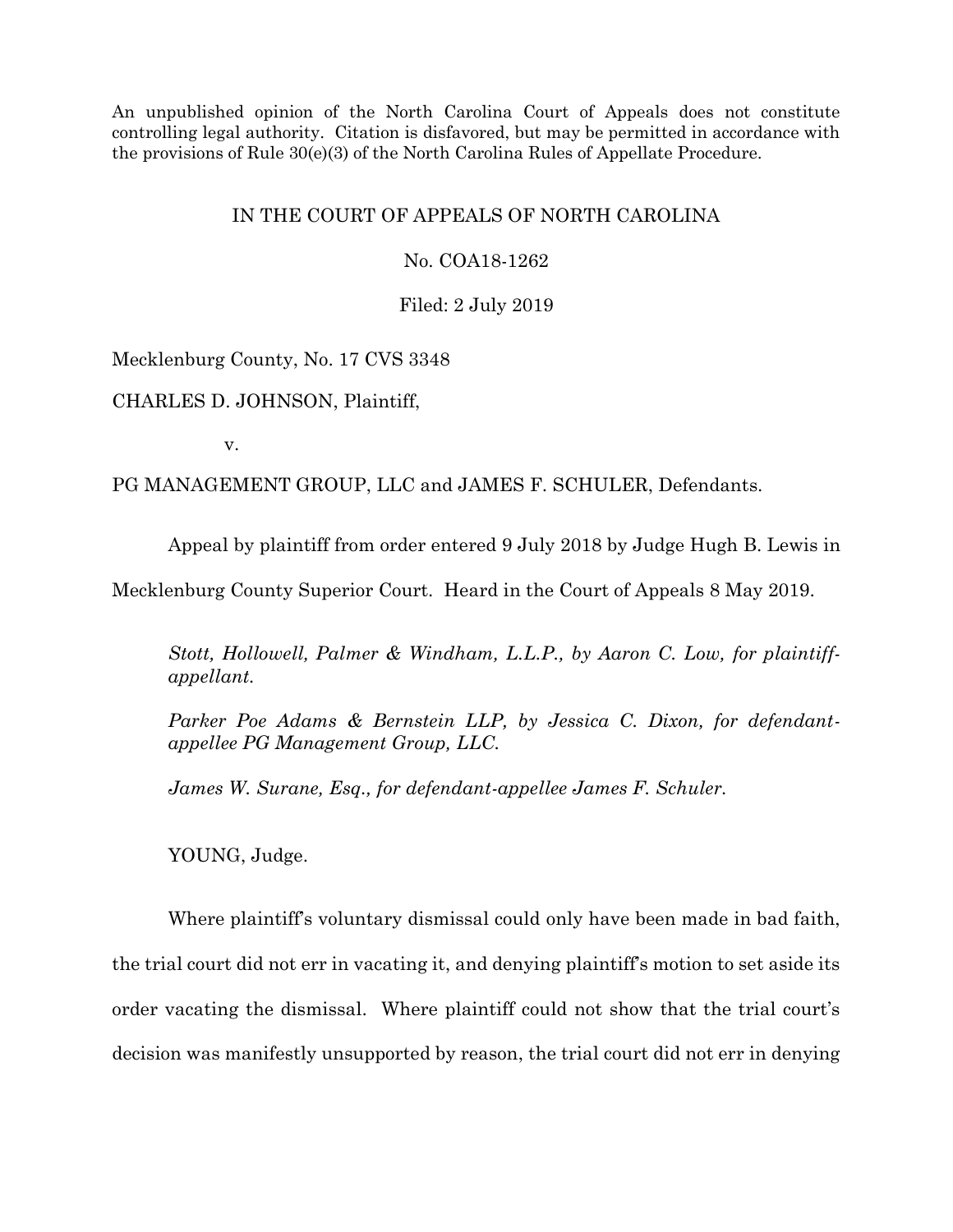#### *Opinion of the Court*

plaintiff's motion to set aside its order vacating the dismissal of his complaint. We affirm the order of the trial court.

## I. Factual and Procedural Background

On 22 February 2017, Charles D. Johnson (plaintiff) filed a verified complaint against landlord James F. Schuler (Schuler) and his property manager, PG Management Group, LLC (PG Management) (collectively, defendants). Plaintiff contended that he had rented a property from defendants, and upon moving in discovered mold which adversely affected his health. Plaintiff alleged that defendants had failed to provide fit premises in violation of N.C. Gen. Stat. § 42-42, that defendants' failure to inspect or maintain the premises constituted negligent and wanton behavior, that defendants negligently misrepresented the condition of the property, and that defendants' conduct constituted unfair or deceptive trade practices pursuant to N.C. Gen. Stat. § 75-1.1 *et seq*.

On 12 May 2017, PG Management filed its answer, crossclaims, and motion to dismiss. Specifically, PG Management moved to dismiss pursuant to Rules 12(b)(6) and (b)(7) of the North Carolina Rules of Civil Procedure. PG Management raised defenses of contributory negligence, failure to notify, estoppel, unclean hands and waiver, parole evidence, economic loss, assumption of risk, lack of duty, the statute of frauds, and failure to mitigate damages, as well as the terms of the lease. PG Management also brought crossclaims against Schuler, alleging that the terms of the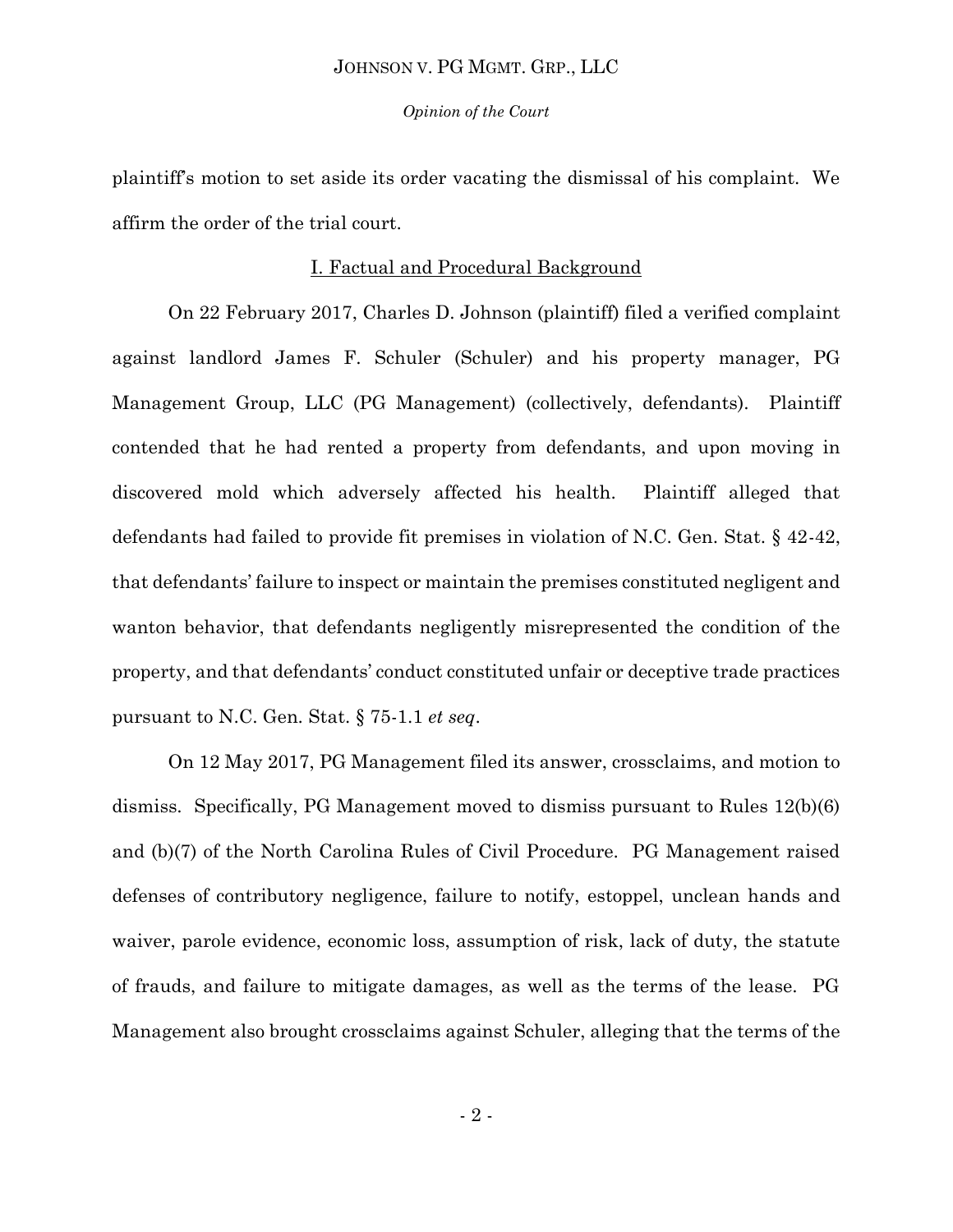#### *Opinion of the Court*

lease required him to indemnify PG Management, or in the alternative, seeking contribution against Schuler as a joint tortfeasor.On 18 May 2017, Schuler likewise filed a motion to dismiss the complaint pursuant to Rule 12(b)(6) of the North Carolina Rules of Civil Procedure.

The matter was heard on 27 June 2017. At this hearing, the trial court orally dismissed plaintiff's complaint, holding that plaintiff lacked standing to bring his claims, as he was not the tenant of record.The following day, plaintiff filed notice of voluntary dismissal without prejudice.The trial court entered its written order on 20 July 2017 (the First Dismissal), in which it granted defendants' motions to dismiss, but contrary to plaintiff's notice, did so with prejudice.PG Management subsequently voluntarily dismissed its crossclaims against Schuler without prejudice.

On 14 August 2017, plaintiff filed written notice of appeal of the First Dismissal.On 8 December 2017, PG Management filed a motion to dismiss the appeal, alleging plaintiff's failure to prosecute the appeal within the required timeframe.Schuler likewise filed a motion to dismiss the appeal.On 15 March 2018, the trial court entered a written order, allowing defendants' motions and dismissing plaintiff's appeal.

On 6 June 2018, plaintiff filed a motion to set aside or modify the First Dismissal pursuant to Rule 60(b) of the North Carolina Rules of Civil Procedure.

- 3 -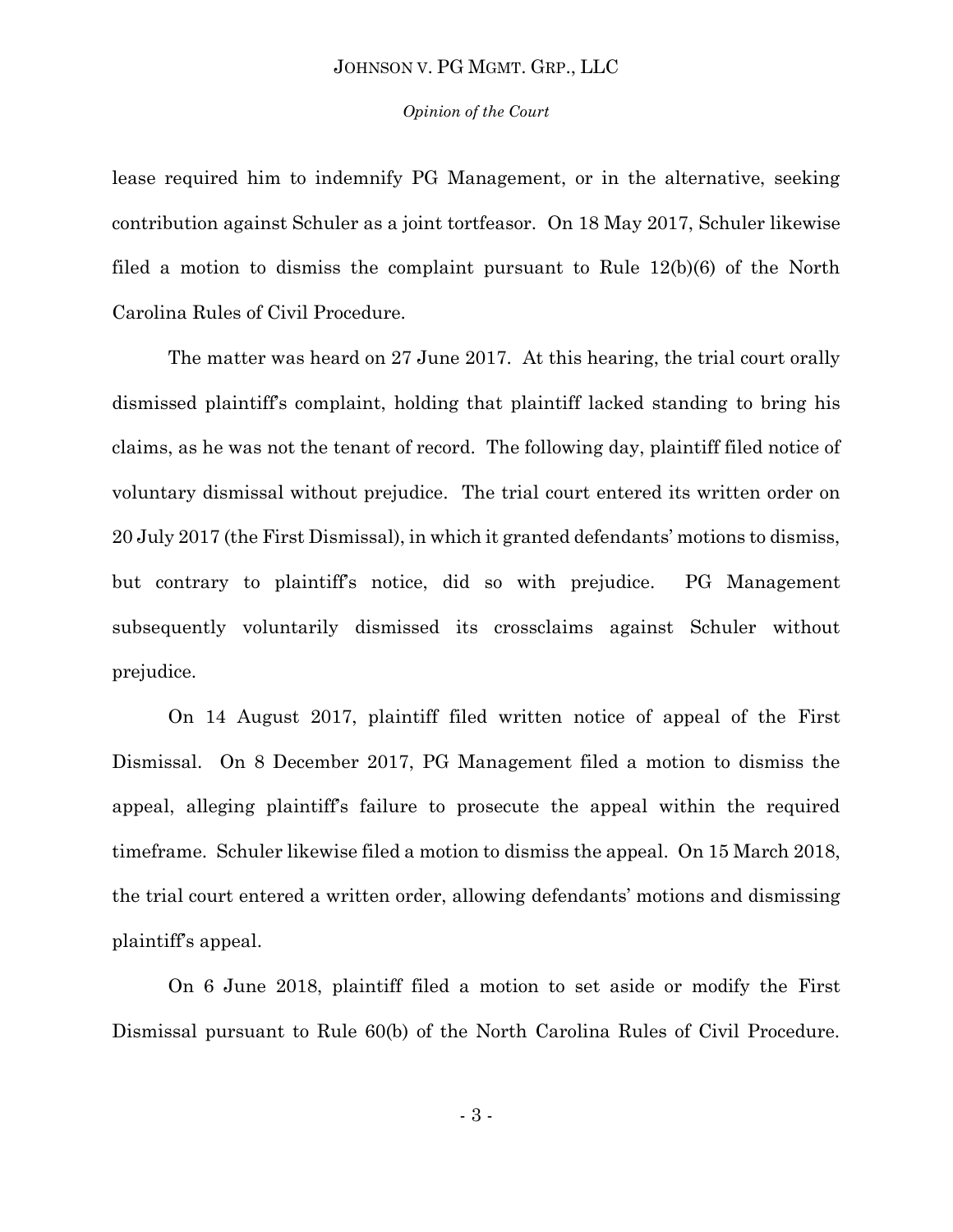#### *Opinion of the Court*

Plaintiff alleged that the trial court lacked jurisdiction to enter the First Dismissal, as it was "entered after the Plaintiff had filed a Notice of Voluntary Dismissal[,]" or alternatively that the First Dismissal may have effectively foreclosed the rights of the real party in interest.On 9 July 2018, the trial court entered a written order (the Second Order), denying plaintiff's motion.

From the Second Order, plaintiff appeals.

## II. Rule 60 Motion

In two separate arguments, plaintiff contends that the trial court erred in denying his Rule 60 motion to set aside the judgment. We disagree.

## A. Jurisdiction

Pursuant to Rule 60(b), a party may seek relief from a judgment or order when the judgment is "void." N.C.R. Civ. P. 60(b)(4). "A judgment is void only when the issuing court has no jurisdiction over the parties or subject matter in question or has no authority to render the judgment entered." *Hillard v. Hillard*, 223 N.C. App. 20, 22, 733 S.E.2d 176, 179 (2012). Plaintiff contended in his Rule 60 motion, and contends now on appeal, that the trial court "was without jurisdiction" to enter the First Dismissal.Specifically, plaintiff contends that, because he filed his notice of voluntary dismissal on 28 June 2017, the trial court was divested of jurisdiction to enter the First Dismissal on 20 July 2017.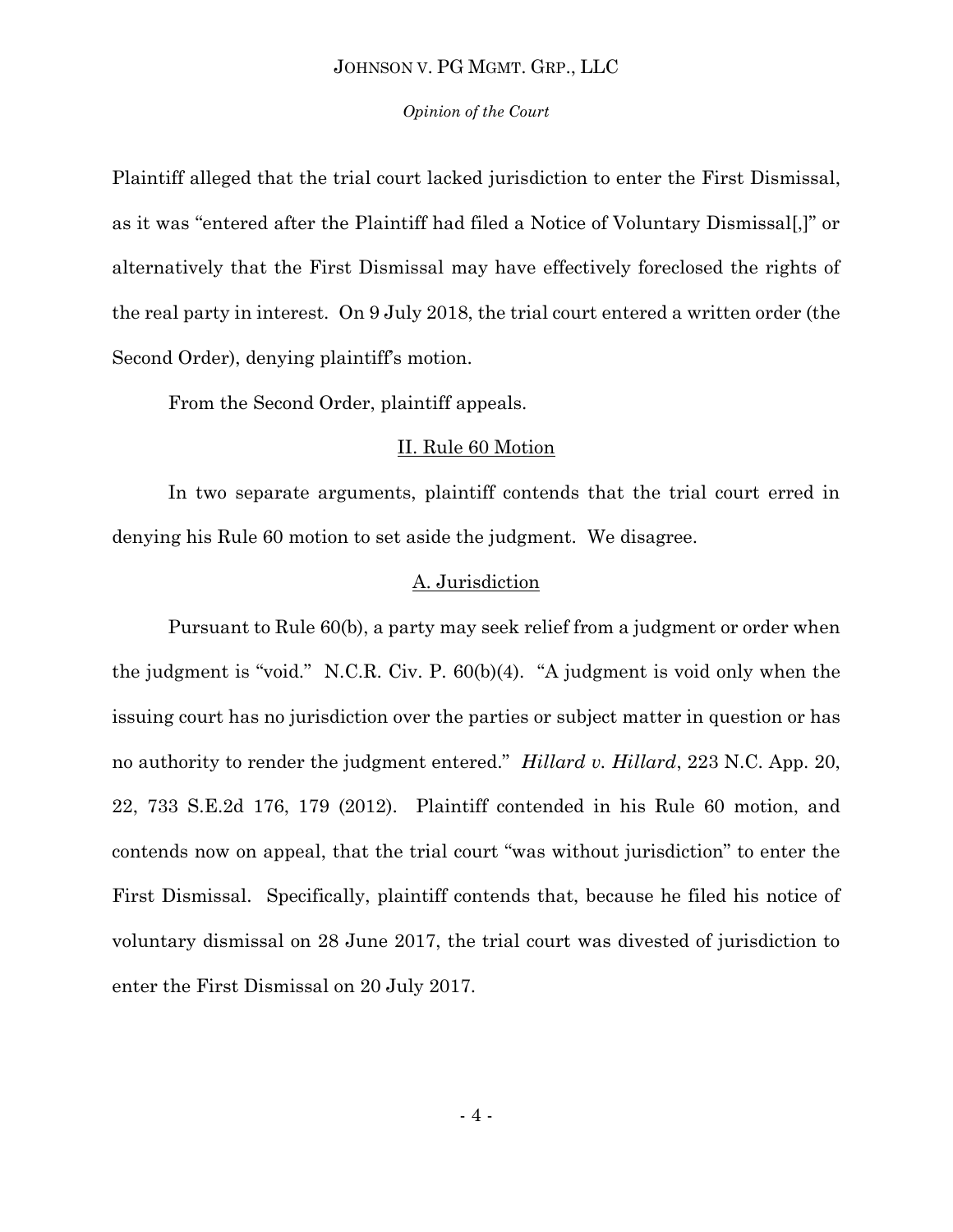#### *Opinion of the Court*

In support of his position, plaintiff cites this Court's decision in *Schnitzlein v. Hardee's Food Sys., Inc.*, 134 N.C. App. 153, 516 S.E.2d 891, *disc. review denied*, 351 N.C. 109, 540 S.E.2d 365 (1999). In *Schnitzlein*, the trial court notified the defendants on 15 June 1998 of its intent to dismiss the case. However, on 16 June 1998, the plaintiff filed a voluntary dismissal. The trial court nonetheless entered an order on 19 June 1998, dismissing the complaint with prejudice. On appeal, this Court held that the motion to dismiss "did not address the merits of the allegations set out in plaintiff's complaint[,]" and that plaintiff's voluntary dismissal was timely. We therefore held that the trial court "did not have jurisdiction to enter subsequent orders in the case[,]" and vacated the trial court's order dismissing the complaint with prejudice. *Id*. at 158, 516 S.E.2d at 893.

Plaintiff is correct that a voluntary dismissal, timely taken, would ordinarily divest the trial court of jurisdiction to enter a subsequent dismissal order. However, an exception exists to this general rule. This exception was cited in *Market America, Inc. v. Lee*, \_\_\_ N.C. App. \_\_\_, 809 S.E.2d 32 (2017), which was relied upon by the trial court in entering the Second Order.

In *Market America*, the plaintiff brought an action against the defendants, who filed a motion to dismiss. A hearing was held, at the close of which the trial court indicated that it would grant the motion and dismiss the complaint. A few hours later, the plaintiff filed a notice of voluntary dismissal without prejudice. The trial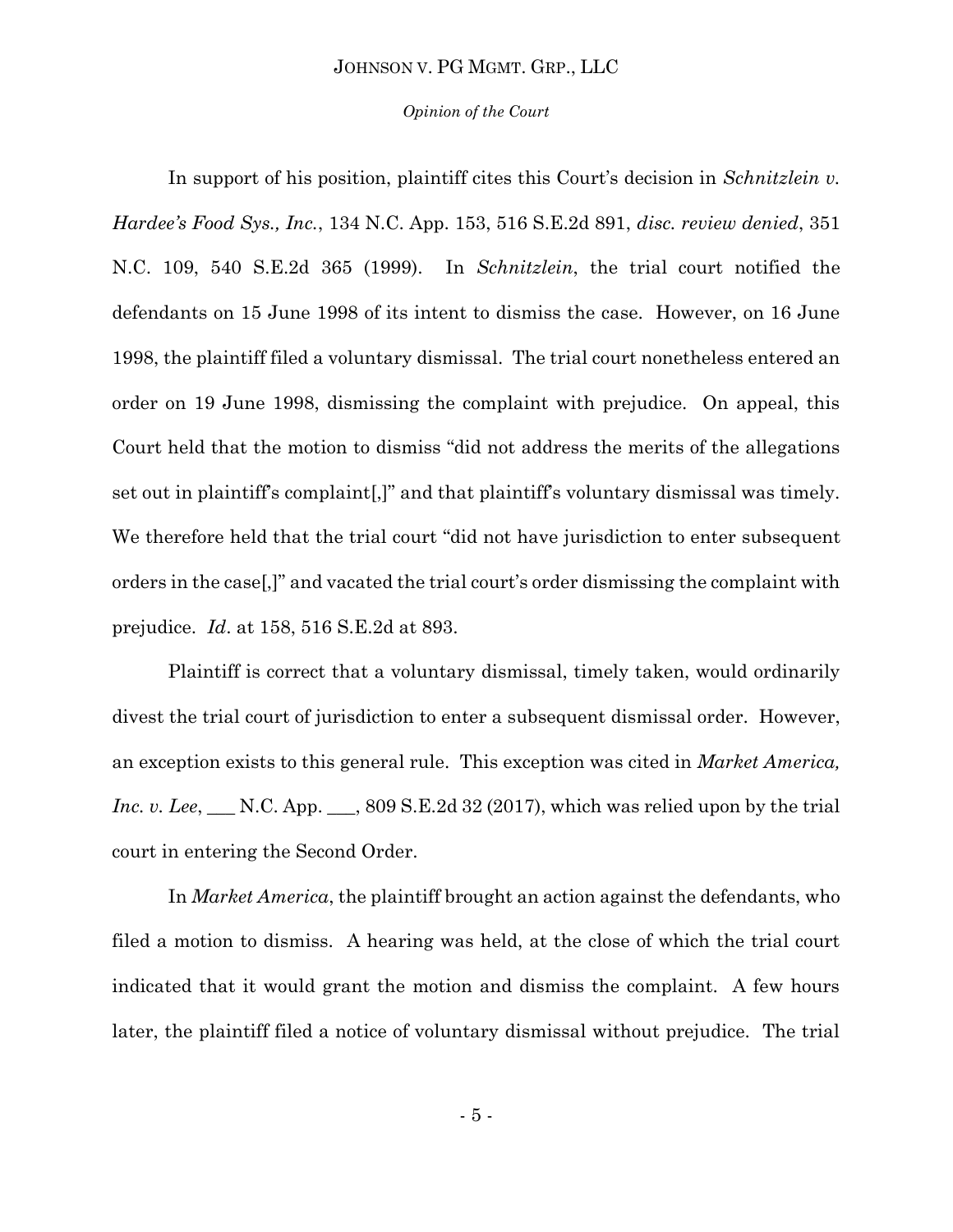# *Opinion of the Court*

court then entered an order vacating the voluntary dismissal, and dismissing the complaint, in part without prejudice and in part with prejudice. The plaintiff appealed. On appeal, this Court first observed that "two limitations exist on the general rule permitting voluntary dismissals. First, voluntary dismissals may not be taken in bad faith. Second, a voluntary dismissal cannot be taken after the plaintiff has rested its case." *Id*. at \_\_\_, 809 S.E.2d at 37. This Court noted the trial court's finding of bad faith, rejected the plaintiff's attempt to limit the bad faith exception, and affirmed the order vacating the voluntary dismissal. *Id*. at \_\_\_, 809 S.E.2d at 39.

Our decision in *Market America* was quite explicit:

While Rule 41(a)(1) clearly permits plaintiffs to voluntarily dismiss their claims for a multitude of reasons, such a dismissal must be taken in good faith. Taking a voluntary dismissal based on concerns about the *potential* for a future adverse ruling by the Court is permissible. Dismissing an action after such a ruling has actually been announced by the court is not. Once the trial court has informed the parties of its ruling against the plaintiff on the defendant's dispositive motion, Rule 41 does not permit the proceeding to devolve into a footrace between counsel to see whether a notice of voluntary dismissal can be filed before the court's ruling is memorialized in a written order and filed with the clerk of court. To hold otherwise would "make a mockery of" the court's ruling. *Maurice v. Hatterasman Motel Corp.*, 38 N.C. App. 588, 592, 248 S.E.2d 430, 433 (1978).

*Id*. at \_\_\_, 809 S.E.2d at 38. And while the Court in *Market America* made clear that

"scenarios may exist where the taking of a voluntary dismissal after the trial court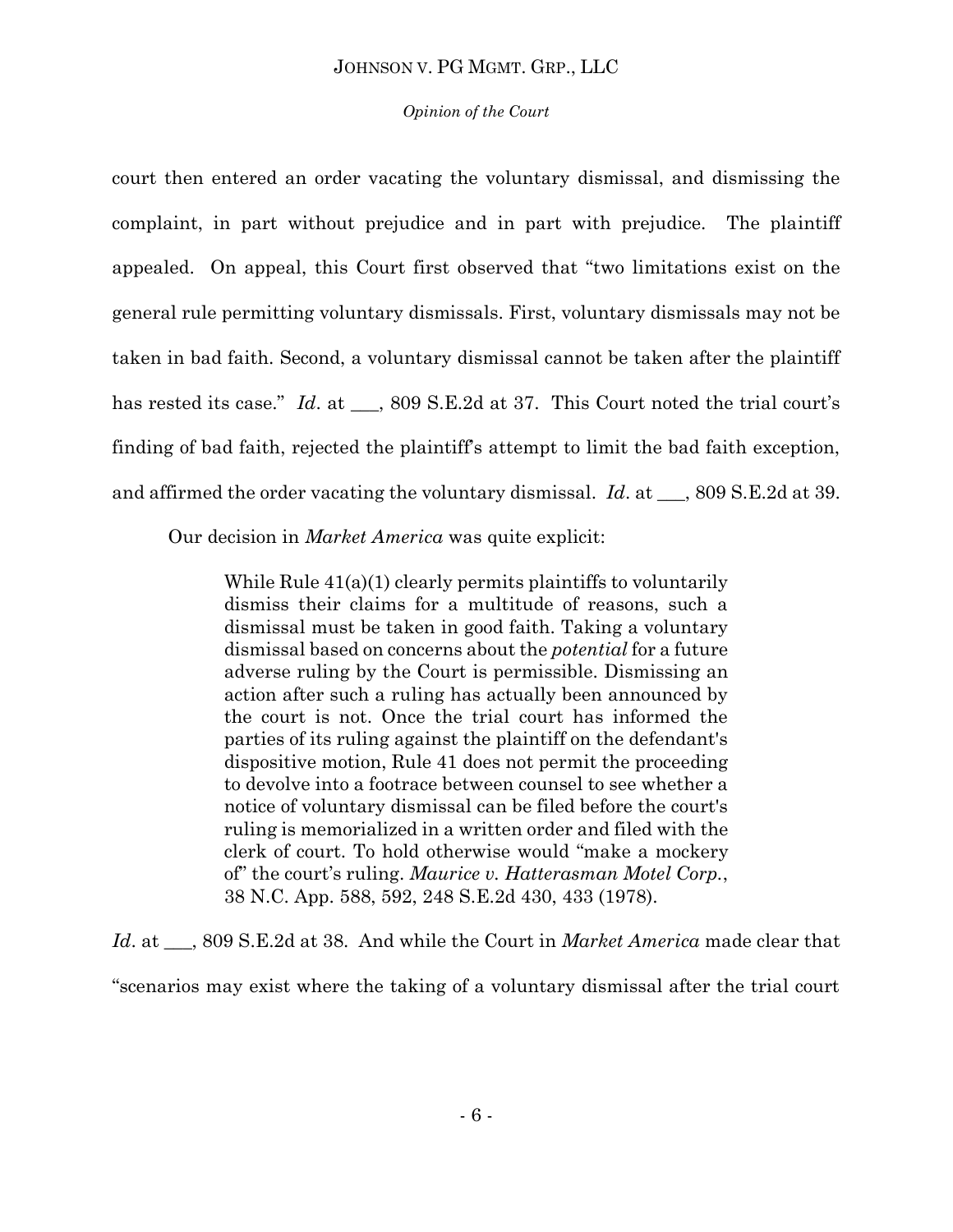*Opinion of the Court*

has announced its ruling does not constitute bad faith," it noted that circumstances could nonetheless be used to infer it. *Id*. at \_\_\_, n. 4, 809 S.E.2d at 39, n. 4.

Nonetheless, plaintiff contends that this precedent is inapplicable, because unlike the order in *Market America*, the Second Order lacked any findings on bad faith. Our courts have long held that should a party request findings of fact be made, it is the trial court's duty to do so, and that failure to make requested findings is error. *Sprinkle v. Sprinkle*, 241 N.C. 713, 714, 86 S.E.2d 422, 424 (1955).

In this case, plaintiff did indeed request findings. Specifically, after the trial court announced its intent to deny plaintiff's Rule 60 motion, counsel stated, "Your Honor, I would ask that there be findings in this matter just to -- but other than that, Your Honor, you're welcome to look at the order, but we just make a general objection." The trial court acknowledged this request, noting, "You have made a request for findings."

We recognize that the Second Order does not make a finding on bad faith. However, that finding is implicit. In the Second Order, the trial court entered findings with respect to the timeline of events, specifically that (1) the trial court orally granted defendants' motion to dismiss, (2) plaintiff filed a voluntary notice of dismissal, (3) the trial court entered an order dismissing the complaint with prejudice, (4) plaintiff appealed, and his appeal was dismissed, and (5) plaintiff returned to court with his Rule 60 motion. The trial court then determined that the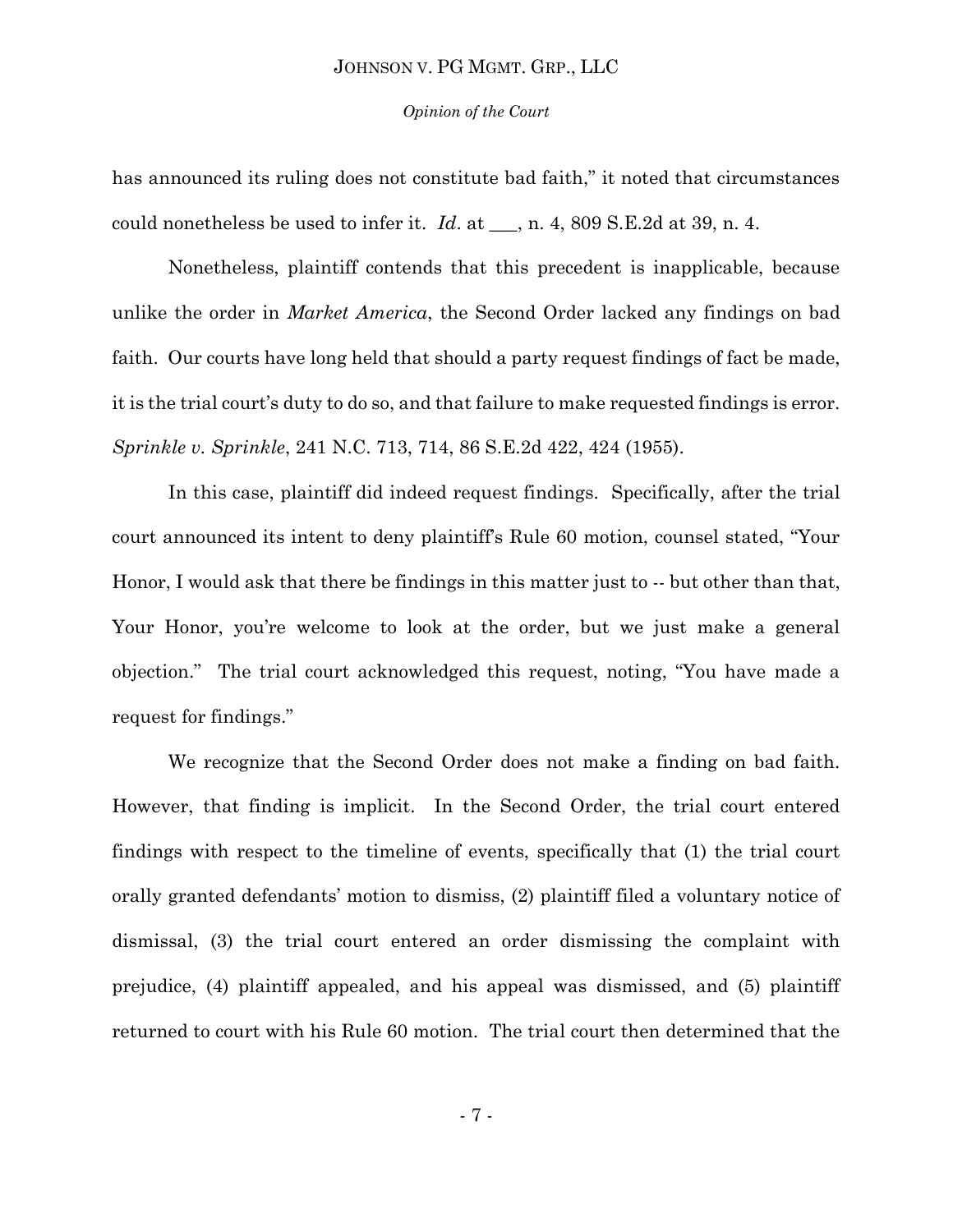*Opinion of the Court*

matter was "controlled by Market America, Inc. v. Lee," and summarily denied the Rule 60 motion.

Our decision in *Market America* cited another decision by this Court, *Eubank v. Van-Riel*, 221 N.C. App. 433, 727 S.E.2d 25 (2012) (unpublished), *disc. review denied*, 366 N.C. 571, 738 S.E.2d 380 (2013). Quoting *Eubank*, this Court in *Market America* noted that

> The timing of Plaintiff's motion permits no conclusion other than that he was attempting to prevent the trial court from dismissing his complaint. A voluntary dismissal taken under these circumstances cannot possibly be said to have been taken in good faith, so that the purported voluntary dismissal by plaintiffs is void and is hereby vacated.

*Market America*, \_\_\_ N.C. App. at \_\_\_, 809 S.E.2d at 38 (citation omitted). In *Eubank*, the plaintiff's voluntary dismissal was filed the day after the trial court announced that it would grant the defendants' motion to dismiss. Although *Eubank* is not a published decision of this Court, and therefore does not constitute binding precedent, we held in *Market America*, and do so in the case before us, that its reasoning is sound. As in *Eubank*, plaintiff in this case filed his voluntary dismissal the day after the trial court announced its intent to dismiss plaintiff's complaint. And as we did in *Eubank*, we hold that "[a] voluntary dismissal taken under these circumstances cannot possibly be said to have been taken in good faith[.]"

While it would have been the better practice for the trial court to have entered a finding that plaintiff's dismissal was made in bad faith, we recognize that no other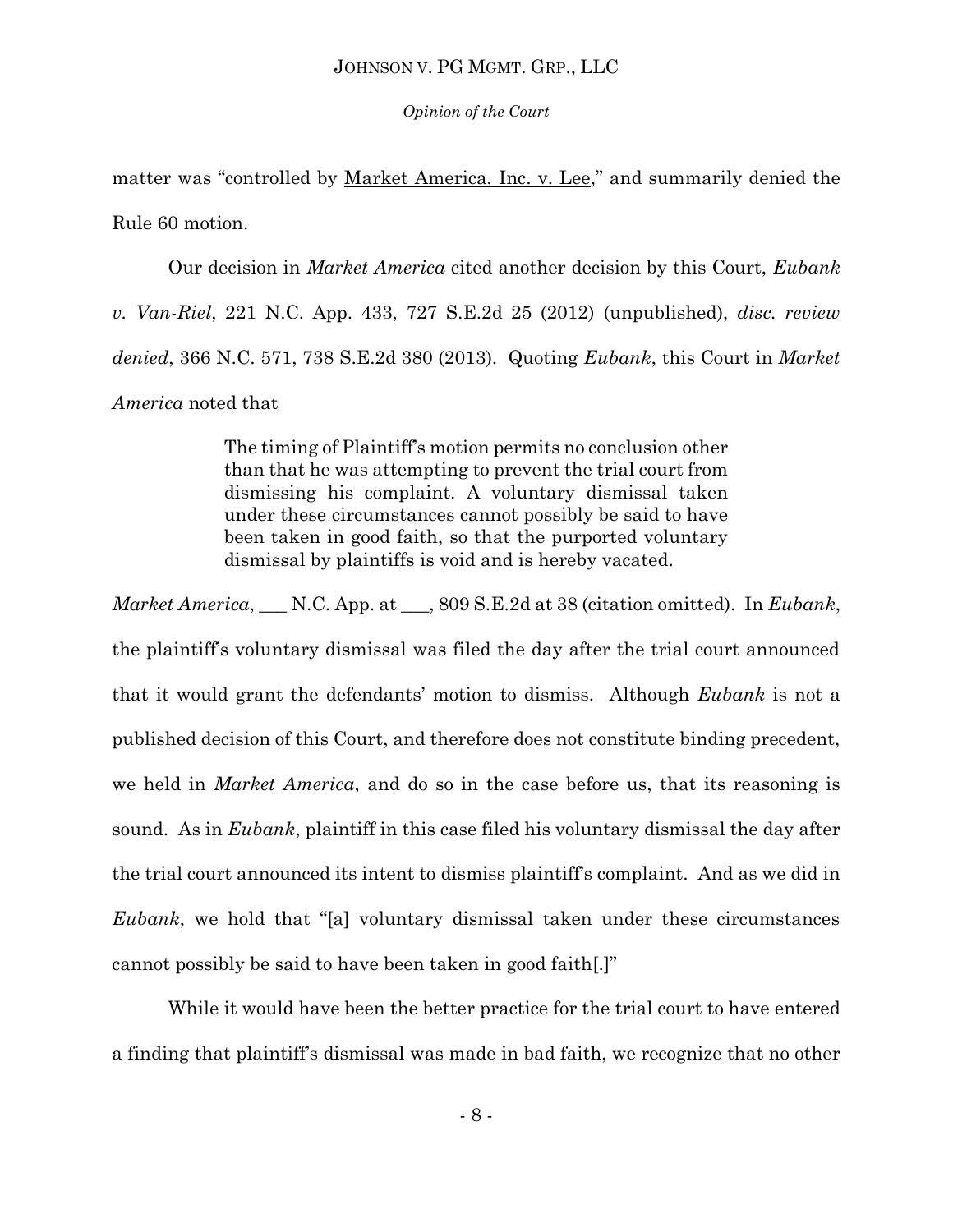# *Opinion of the Court*

conclusion could be reached based upon the facts before us. Accordingly, we hold that the trial court did not err in vacating plaintiff's purported voluntary dismissal, in accordance with *Market America* and *Eubank*. The trial court therefore did not err in entering the Second Order, and denying plaintiff's motion to set aside its initial decision to vacate plaintiff's purported voluntary dismissal.

# B. Real Party in Interest

Plaintiff further argues that the trial court should not have dismissed the complaint with prejudice, as the claim was not brought in the name of the real party in interest. In support of his position, plaintiff cites Rule 17 of the North Carolina Rules of Civil Procedure, which provides:

> Every claim shall be prosecuted in the name of the real party in interest; but an executor, administrator, guardian, trustee of an express trust, a party with whom or in whose name a contract has been made for the benefit of another, or a party authorized by statute may sue in his own name without joining with him the party for whose benefit the action is brought; and when a statute of the State so provides, an action for the use or benefit of another shall be brought in the name of the State of North Carolina. *No action shall be dismissed on the ground that it is not prosecuted in the name of the real party in interest until a reasonable time has been allowed after objection* for ratification of commencement of the action by, or joinder or substitution of, the real party in interest; and such ratification, joinder, or substitution shall have the same effect as if the action had been commenced in the name of the real party in interest.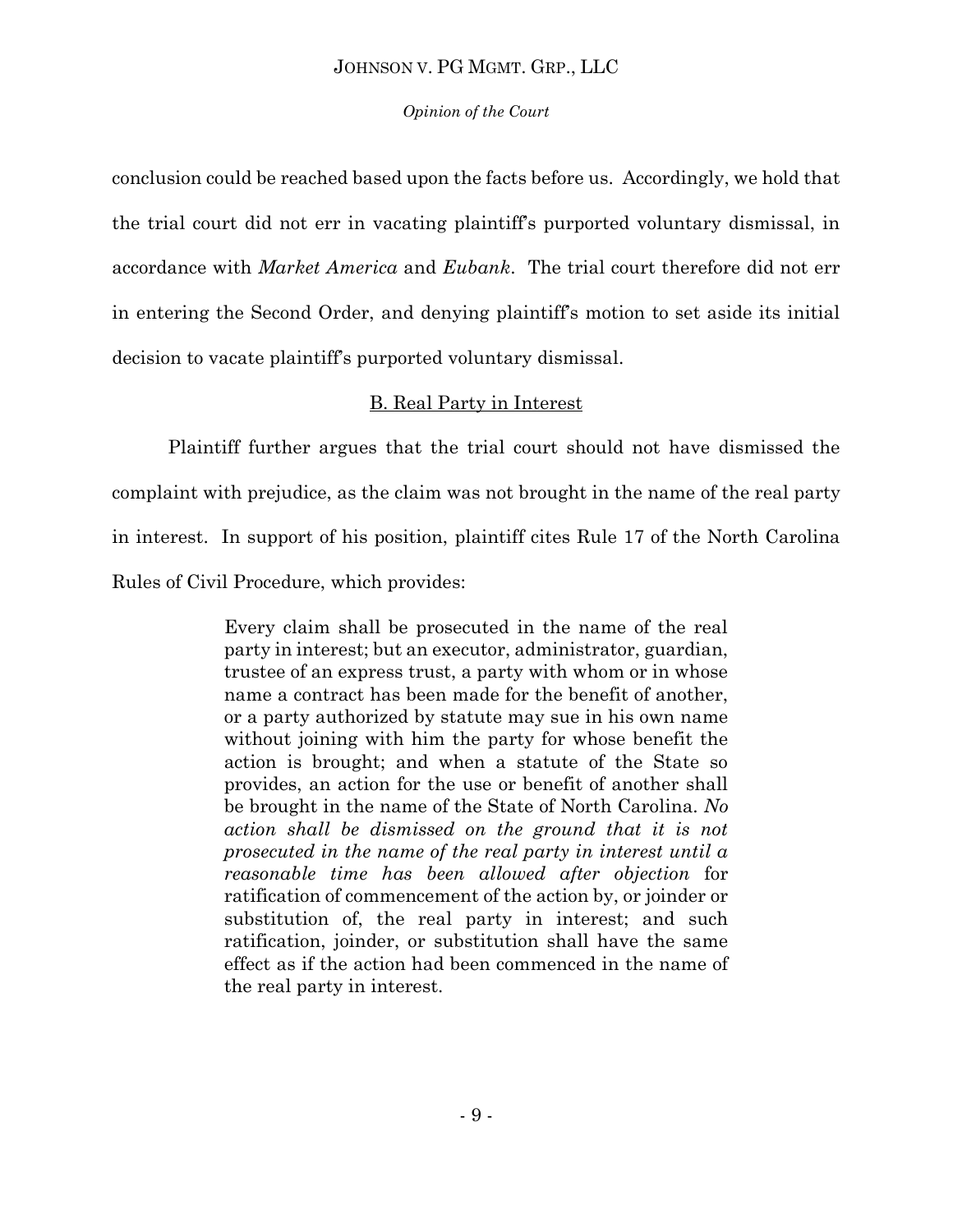#### *Opinion of the Court*

N.C.R. Civ. P. 17(a) (emphasis added). Plaintiff contends that reasonable time was not allowed for plaintiff to join the tenant of record as a real party in interest, and therefore dismissal was inappropriate.

However, the rule relied upon by plaintiff is not universal. This Court examined the issue of dismissal of a party who was not a real party in interest in the case of *Street v. Smart Corp.*, 157 N.C. App. 303, 578 S.E.2d 695 (2003). In *Street*, the trial court dismissed the plaintiff's complaint for lack of standing, specifically due to the fact that the plaintiff was not the real party in interest. The plaintiff appealed, and on appeal raised several arguments as to why he was the real party in interest, or alternatively why the trial court did not grant him a reasonable amount of time to amend his complaint before dismissing. We disagreed, noting with regard to a reasonable amount of time that "[p]laintiff was aware of the real party in interest defense for approximately seven months before the hearing based on defendant's answer and for approximately three weeks based on the motion to dismiss." *Id*. at 309, 578 S.E.2d at 700. We therefore affirmed the trial court's dismissal of the plaintiff's complaint.

In this case, plaintiff filed his complaint on 22 February 2017.In its answer and crossclaims dated 12 May 2017, PG Management cited plaintiff's failure to join a necessary party, namely the real party in interest.Accordingly, plaintiff filed his motion to amend the complaint on 24 May 2017, less than two weeks later.